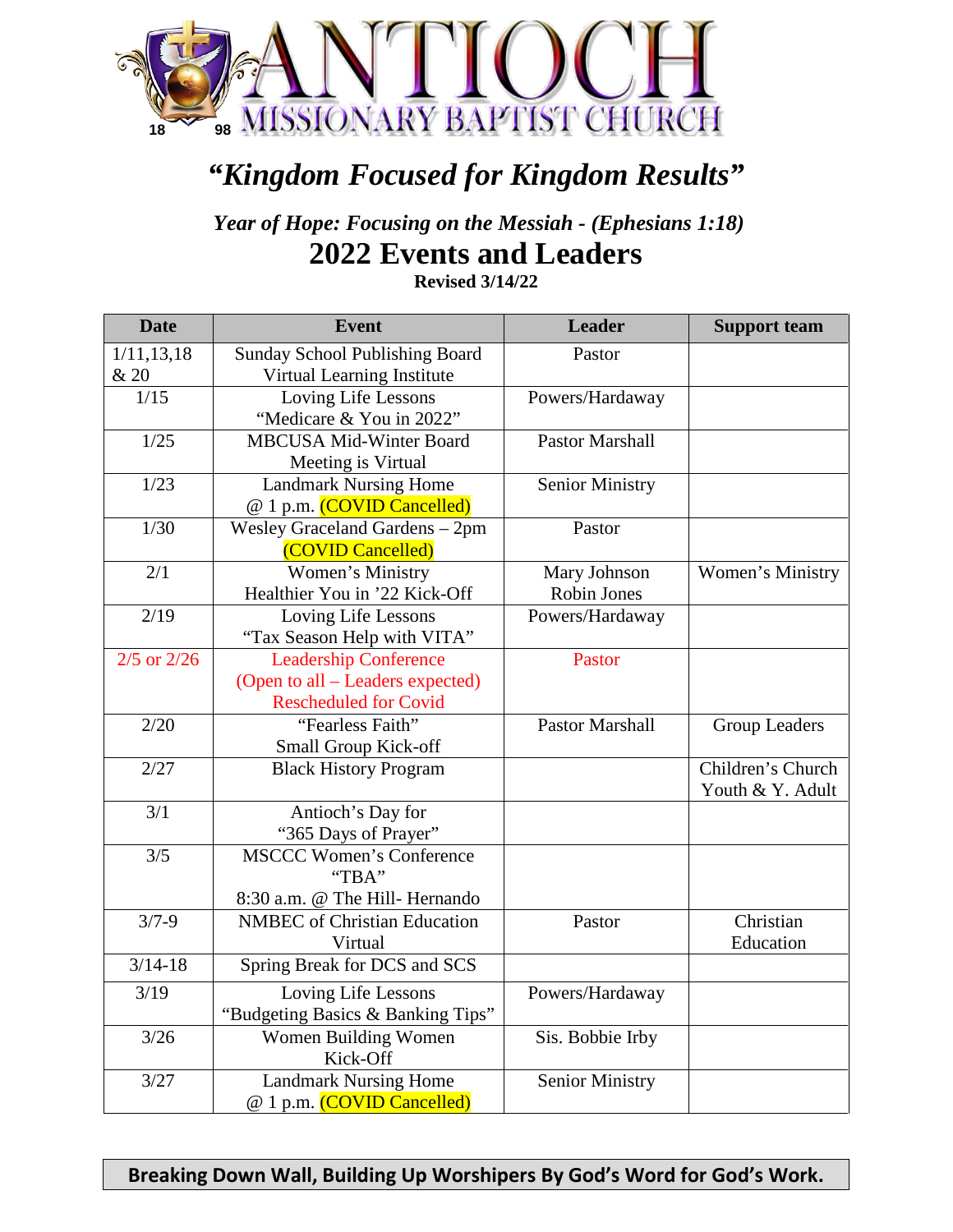| <b>Date</b> | <b>Event</b>                                       | <b>Leader</b>          | <b>Support team</b>     |
|-------------|----------------------------------------------------|------------------------|-------------------------|
| $4/5 - 7$   | NMMA/MSCCC                                         | <b>Pastor Marshall</b> | Jay Jackson             |
|             | Virtual Spring Revival                             |                        |                         |
| 4/10        | Ushers' Day (11am)                                 | <b>Stephanie Mays</b>  | <b>Ushers' Ministry</b> |
| 4/10        | <b>Rising Sun Usher Federation</b>                 | Stephanie Mays         | <b>Ushers' Ministry</b> |
|             | 3 p.m. via Zoom                                    |                        |                         |
|             |                                                    |                        |                         |
| 4/16        | Loving Life Lessons                                | Powers/Hardaway        |                         |
|             | "Credit Scores Made Easy"                          |                        |                         |
| 4/17        | <b>Resurrection Sunday</b>                         |                        |                         |
| 4/17        | <b>Silent Cake Walk</b>                            | Mary Johnson           | Women's Ministry        |
|             | (After Service)                                    | Robin Jones            |                         |
| $4/22 - 23$ | Southwest Region 1 Conference                      | Pastor                 | Christian               |
|             | Meridian, MS                                       |                        | Education               |
| $4/22 - 23$ | Contending for the Faith                           | Pastor                 | Christian               |
|             | Conference - BBC South Campus                      |                        | Education               |
| 5/1         | Women Building Women                               | <b>Bobbie Irby</b>     |                         |
| $5/3 - 7$   | MSCCC State Congress of C.E. and                   | Pastor                 | Christian               |
|             | <b>State Convention</b>                            |                        | Education               |
|             | The Hill-Hernando/Virtual                          |                        |                         |
| 5/7         | Youth Inspiring Mind Career Day                    | Dewayne Smith          | Men's Ministry          |
|             | Mitchell High School Gym<br>11:00 am $-$ 4:30 p.m. |                        |                         |
| 5/14        | Golden Celebration                                 | Doris Freeman          | <b>Senior Ministry</b>  |
|             | @ 3 p.m.                                           |                        |                         |
| 5/21        | Loving Life Lessons                                | Powers/Hardaway        |                         |
|             | "Life Insurance/Annuities"                         |                        |                         |
| 5/23        | <b>Landmark Nursing Home</b>                       | <b>Senior Ministry</b> |                         |
|             | @ 1 p.m. (COVID Cancelled)                         |                        |                         |
| $5/29$      | Wesley Graceland Gardens - 2pm                     | Pastor                 |                         |
| 6/5         | Choir Day @ 11:00 am & 2 pm                        | Shun Smith             | Mass Choir              |
| 6/5         | Day of Pentecost                                   |                        |                         |
| 6/18        | Loving Life Lessons                                | Powers/Hardaway        |                         |
|             | "Funeral Pre-Need Planning"                        |                        |                         |
| $6/14 - 16$ | Walls Institute of Christian Ed.                   | Pastor                 | Christian               |
|             |                                                    |                        | Education               |
| $6/21-23$   | NBC Congress of Christian                          | Pastor                 | Christian               |
|             | Education (Hybrid)                                 |                        | Education               |
| 7/10        | Pastor & Wife's 8 <sup>th</sup> Anniversary        |                        | <b>Pastoral Support</b> |
| 7/16        | Loving Life Lessons                                | Powers/Hardaway        |                         |
|             | "Domestic Violence/Habitat for                     |                        |                         |
|             | Humanity"                                          |                        |                         |
| 7/17        | <b>Favorite Recipe Exchange</b>                    | Mary Johnson           | Women's Ministry        |
|             |                                                    | Ann Elliot             |                         |
| $7/19 - 21$ | Hammond Hill Congress of                           | Pastor                 | Christian               |
|             | <b>Christian Education</b>                         |                        | Education               |
|             | The Hill-Hernando &                                |                        |                         |
|             | New Bethany                                        |                        |                         |

**Breaking Down Wall, Building Up Worshipers By God's Word for God's Work.**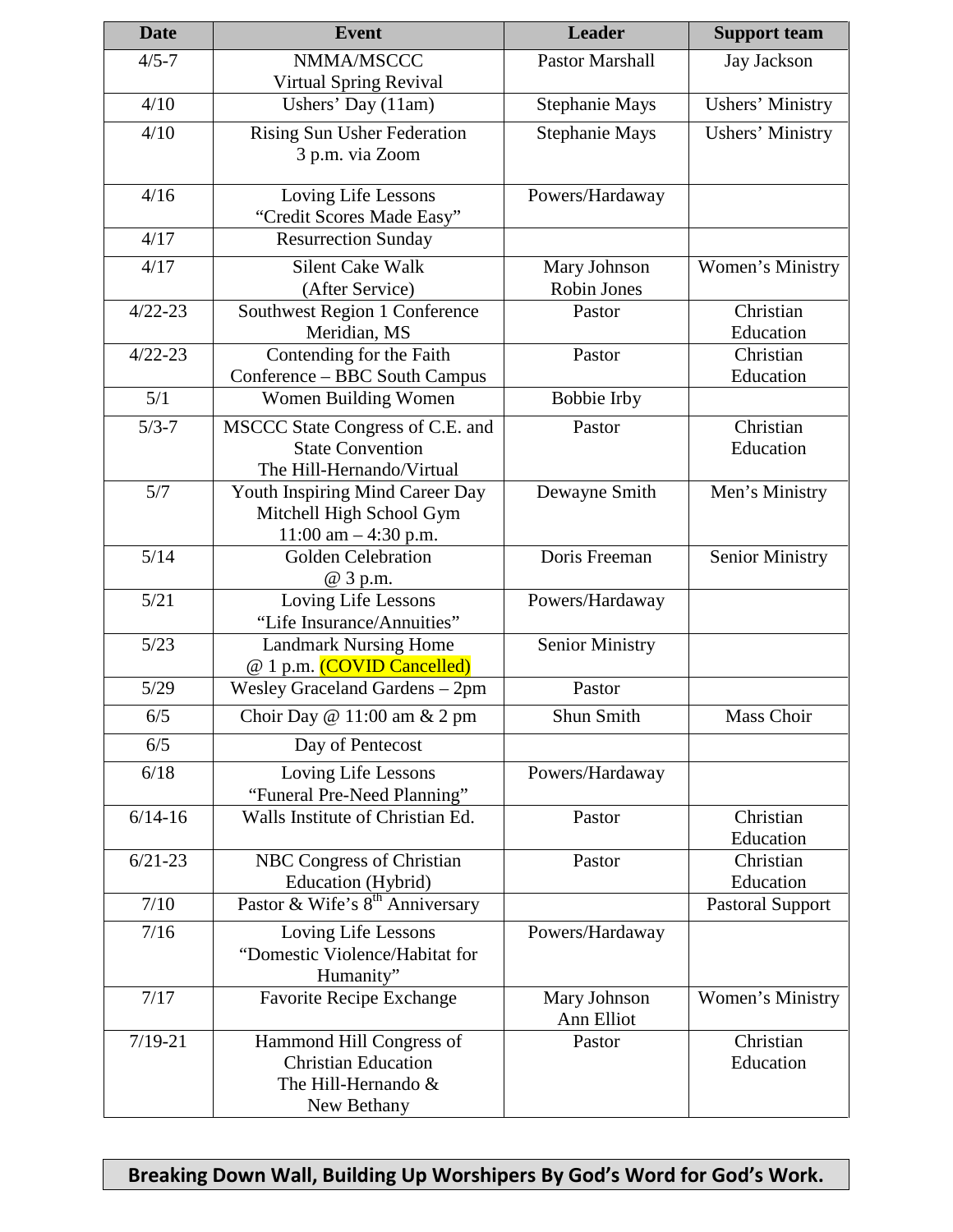| <b>Date</b> | <b>Event</b>                                       | <b>Leader</b>          | <b>Support team</b>  |
|-------------|----------------------------------------------------|------------------------|----------------------|
| 7/24        | <b>Landmark Nursing Home</b>                       | <b>Senior Ministry</b> |                      |
|             | @ 1 p.m. (COVID Cancelled)                         |                        |                      |
| 7/31        | Wesley Graceland Gardens - 2pm                     | Pastor                 |                      |
| 8/06        | Regional Sunday School Workshop                    | <b>Pastor Marshall</b> | Christian            |
|             |                                                    |                        | Education            |
| 8/14        | Youth Day 11:00 a.m.                               | Min. LaShenda          | Youth Ministry       |
|             | Main Event @ 2:00 p.m.                             | <b>Bailey</b>          |                      |
| 8/20        | Loving Life Lessons                                | Powers/Hardaway        |                      |
|             | "Fire Prevention"                                  |                        |                      |
| 8/21        | Women's Ministry                                   | Mary Johnson           | Women's Ministry     |
|             | <b>Fashion/Hat Parade</b>                          | Robin Jones            |                      |
| 8/28        | New Beginning Church                               | Pastor                 | Choir                |
|             | Pastor Lonzo Stevenon, Sr.                         |                        |                      |
|             | 61 W. Geeter                                       |                        |                      |
|             | "15 <sup>th</sup> Church Anniversary" @ 1 pm       |                        |                      |
| 9/11        | Love Day - Mother Mitchell                         |                        |                      |
| $9/13 - 15$ | Fall Revival -                                     | Pastor Marshall        | <b>Jay Jackson</b>   |
| 9/17        | Loving Life Lessons                                | Powers/Hardaway        |                      |
|             | "Medicare Part 1 Preparation"                      |                        |                      |
| 9/24        | Wall's (Church) Community Picnic                   | Min. and Sis. Smith    |                      |
|             | and Concert                                        |                        |                      |
|             | @ 10 a.m. - 3 p.m.                                 |                        |                      |
| 9/25        | Family and Friends' Day                            | Min. and Sis. Smith    |                      |
|             | 11:00 a.m.                                         |                        |                      |
| 9/25        | Landmark Nursing Home @ 1 p.m.                     | <b>Senior Ministry</b> |                      |
| 10/15       | Loving Life Lessons                                | Powers/Hardaway        |                      |
|             | MS State Help/Shelby County Bills                  |                        |                      |
| 10/18-20    | <b>MSCCC Virtual Fall Quarterly</b>                | <b>Pastor Marshall</b> | Christian            |
|             | Session 6 p.m. nightly                             |                        | Education            |
| 10/22       | Women's Conference                                 | Mary Johnson           | Women's Ministry     |
|             |                                                    | Robin Jones            |                      |
| 10/23       | Women's Day                                        | Mary Johnson           | Women's Ministry     |
|             |                                                    | Robin Jones            |                      |
| 10/30       | Wesley Graceland Gardens - 2pm                     | Pastor                 |                      |
|             | (COVID Cancelled)                                  |                        |                      |
| 11/13       | Men's Day                                          | Dewayne Smith          | <b>Anthony Smith</b> |
|             | 11:00 a.m.                                         |                        | Jay Jackson          |
| 11/19       | Loving Life Lessons                                | Powers/Hardaway        |                      |
|             | "Health Disparities"                               |                        |                      |
| 11/27       | Landmark Nursing Home @ 1 p.m.                     | <b>Senior Ministry</b> |                      |
| 11/27-11/30 | <b>SSPB</b> Conference (Virtual)                   | <b>Pastor Marshall</b> | Christian            |
|             | Nashville, TN                                      |                        | Education            |
| 12/3        | Hammond Hill Prayer Breakfast                      |                        |                      |
|             | The Hill-Hernando (Virtual)                        |                        |                      |
| 12/4        | 124 <sup>th</sup> Church Anniversary<br>11:00 a.m. |                        | Finance<br>Committee |
|             |                                                    |                        |                      |

**Breaking Down Wall, Building Up Worshipers By God's Word for God's Work.**